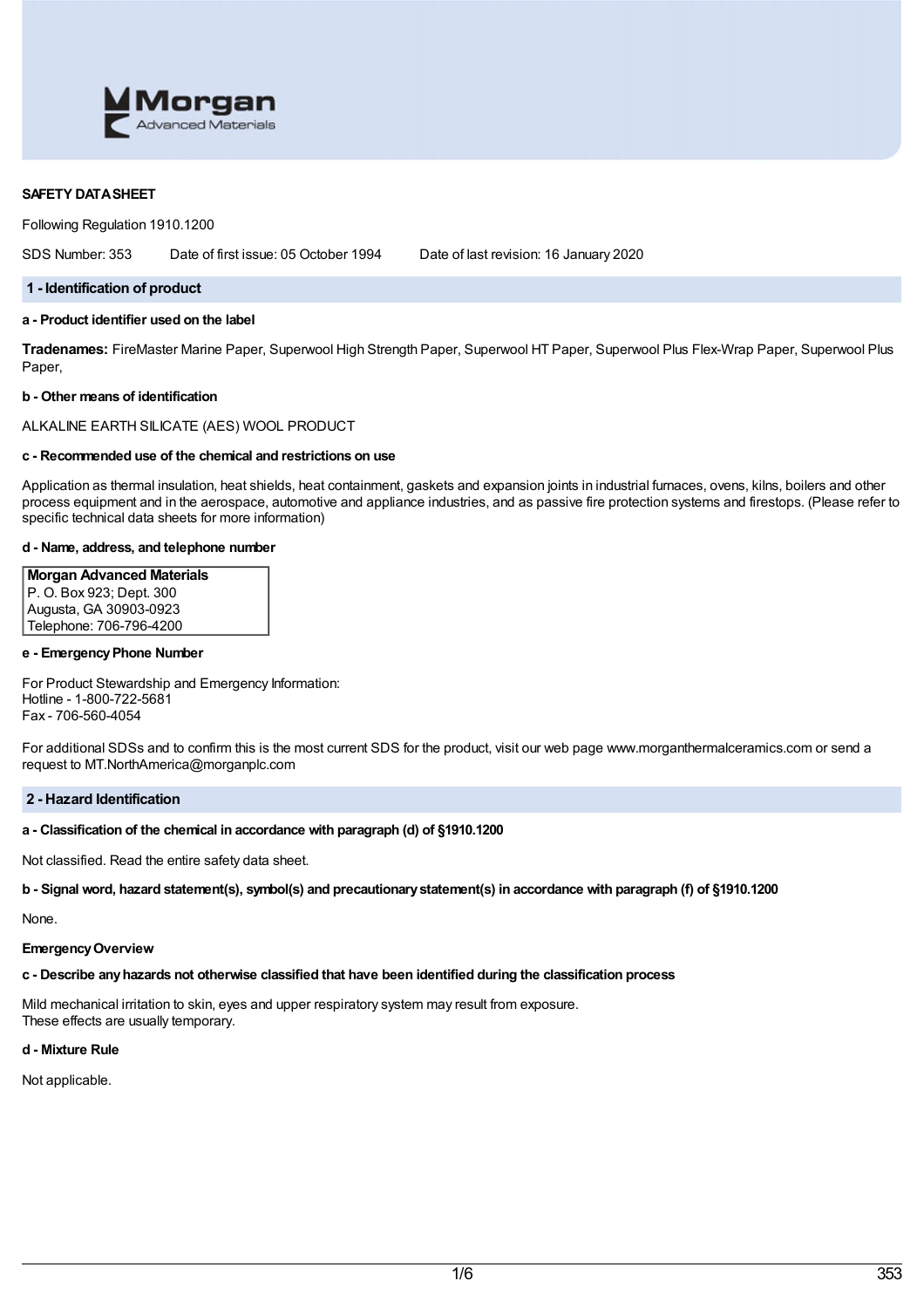# **3 - Composition / Information On Ingredients**

#### **a - Composition table**

| <b>COMPONENTS</b>                                                                                                                                                                                                                                                                                                                                                                       | <b>CAS NUMBER</b> | % BY WEIGHT |  |  |
|-----------------------------------------------------------------------------------------------------------------------------------------------------------------------------------------------------------------------------------------------------------------------------------------------------------------------------------------------------------------------------------------|-------------------|-------------|--|--|
| Alkaline-Earth Silicate Wool <sup>(1)</sup>                                                                                                                                                                                                                                                                                                                                             | 436083-99-7       | $92 - 96$   |  |  |
| Acrylic Binder                                                                                                                                                                                                                                                                                                                                                                          | Proprietary       | $2 - 10$    |  |  |
| (1) Alkaline Earth Silicate (AES) consisting of silica (60-82 wt %),<br>calcia and magnesia (18-43 wt %), alumina, titania and zirconia (less<br>than 6 wt %), and trace oxides. This CAS composition also covers<br>Morgan Thermal Ceramics products Calcium-Magnesium-Silicate<br>Wool (CAS no. 329211-92-9) and Calcium-Magnesium-Zirconium-<br>Silicate Wool (CAS no. 308084-09-5). |                   |             |  |  |

#### **b - Common Name**

(See Section 8 "Exposure Controls / Personal Protection" for exposure guidelines)

# **d - Impurities and Stabilizing Additives**

# **4 - First-Aid measures**

a - Description of necessary measures, subdivided according to the different routes of exposure, i.e., inhalation, skin and eye contact, and **ingestion**

### **Eyes**

If eyes become irritated, flush immediately with large amounts of lukewarm water for at least 15 minutes. Eyelids should be held away from the eyeball to ensure thorough rinsing. Do not rub eyes.

#### **Skin**

If skin becomes irritated, remove soiled clothing. Do not rub or scratch exposed skin. Wash area of contact thoroughly with soap and water. Using a skin cream or lotion after washing may be helpful.

#### **Respiratory Tract**

If respiratory tract irritation develops, move the person to a dust free location. See Section 8 for additional measures to reduce or eliminate exposure.

#### **Gastrointestinal**

If gastrointestinal tract irritation develops, move the person to a dust free environment.

### **c - Indication of immediate medical attention and special treatment needed, if necessary**

#### **5 - Fire-fighting measures**

# **a - Suitable (and unsuitable) extinguishing media and**

Use extinguishing media suitable for type of surrounding fire

### **c - Special Protective Equipment and Precautions for Firefighters**

NFPA Codes: Flammability: 0 Health: 1 Reactivity: 0 Special: 0

### **b - Specific hazards arising fromthe chemical (e.g., nature of anyhazardous combustion products):**

None

# **6 - Accidental Release Measures**

# **a - Personal precautions, protective equipment, and emergencyprocedures**

Minimize airborne dust. Compressed air or dry sweeping should not be used for cleaning. See Section 8 "Exposure Controls / Personal Protection" for exposure guidelines.

# **b - Methods and materials for containment and cleaning up**

Pick up large pieces and dispose in a closed container. Follow precaution stated in above section for clean up.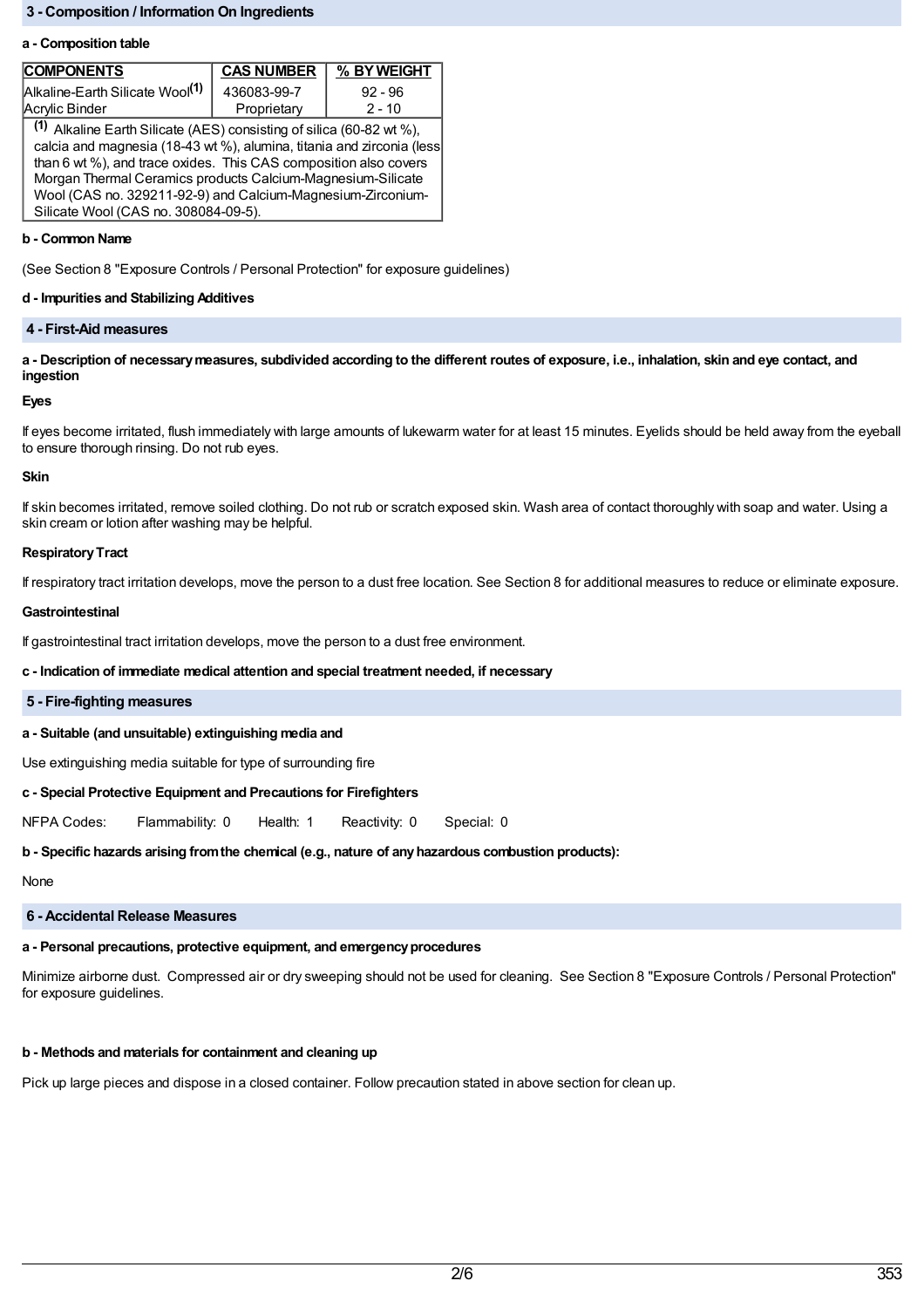## **7 - Handling and storage**

## **a - Precautions for safe handling**

Limit the use of power tools unless in conjunction with local exhaust. Use hand tools whenever possible. Frequently clean the work area with HEPA filtered vacuum or wet sweeping to minimize the accumulation of debris. Do not use compressed air for clean-up.

### **b - Conditions for safe storage, including anyincompatibilities**

Store in a manner to minimize airborne dust.

### **c - emptycontainers**

Product packaging may contain residue. Do not reuse.

### **8 - Risk Management Measures / Exposures Controls / Personal Protection**

a - OSHA permissible exposure limit (PEL), American Conference of Governmental Industrial Hygienists (ACGIH) Threshold Limit Value (TLV), and any other exposure limit used or recommended by the chemical manufacturer, importer, or employer preparing the safety data sheet, where **available**

| <b>EXPOSURE GUIDELINES</b>                                                                                                                                                        |                  |                  |                           |  |
|-----------------------------------------------------------------------------------------------------------------------------------------------------------------------------------|------------------|------------------|---------------------------|--|
| <b>MAJOR COMPONENT</b>                                                                                                                                                            | <b>OSHA PEL</b>  | <b>ACGIHTLV</b>  | <b>MANUFACTURER'S REG</b> |  |
| Alkaline-Earth Silicate Wool                                                                                                                                                      | None Established | None Established | l1 f/cc. 8-hr TWA         |  |
| Acrylic Binder*                                                                                                                                                                   | None Established | None Established | <b>None</b>               |  |
| *Trace amounts of formaldehyde may release from binder during initial heating of this product The current OSHA PELs for formaldehyde are: 0.75<br>ppm (8hr.TWA) and 2 ppm (STEL). |                  |                  |                           |  |

*OTHER OCCUPATIONAL EXPOSURE LEVELS (OEL)*

Industrial hygiene standards and occupational exposure limits vary between countries and local jurisdictions. Check which exposure levels apply to your facility and comply with local regulations. If no regulatory dust or other standards apply, a qualified industrial hygienist can assist with a specific workplace evaluation including recommendations for respiratory protection.

# **b - Appropriate Engineering Controls**

Use engineering controls such as local exhaust ventilation, point of generation dust collection, down draft work stations, emission controlling tool designs and materials handling equipment designed to minimize airborne fiber emissions.

### **c - Individual protection measures, such as personal protective equipment**

# **PPE - Skin**

Wear personal protective equipment (e.g gloves), as necessary to prevent skin irritation. Washable or disposable clothing may be used. If possible, do not take unwashed clothing home. If soiled work clothing must be taken home, employees should be informed on best practices to minimize nonwork dust exposure (e.g., vacuum clothes before leaving the work area, wash work clothing separately, and rinse washer before washing other household clothes.

# **PPE - Eye**

As necessary, wear goggles or safety glasses with side shields.

# **PPE – Respiratory**

When engineering and/or administrative controls are insufficient to maintain workplace concentrations below the appropriate REG/PEL/REL, the use of appropriate respiratory protection, pursuant to the requirements of OSHA Standards 29 CFR 1910.134 and 29 CFR 1926.103, is recommended. A NIOSH certified respirator with a filter efficiency of at least 95% should be used. The 95% filter efficiency recommendation is based on NIOSH respirator selection logic sequence for exposure to particulates. Selection of filter efficiency (i.e. 95%, 99% or 99.97%) depends on how much filter leakage can be accepted and the concentration of airborne contaminants. Other factors to consider are the NIOSH filter series N, R or P. (N) **N**ot resistant to oil, (R) **R**esistant to oil and (P) oil **P**roof. These recommendations are not designed to limit informed choices, provided that respiratory protection decisions comply with 29 CFR 1910.134. The evaluation of workplace hazards and the identification of appropriate respiratory protection is best performed , on a case by case basis, by a qualified industrial hygienist.

You may also refer to health and safety information on the HTM Coalition website www.HTMCoalition.org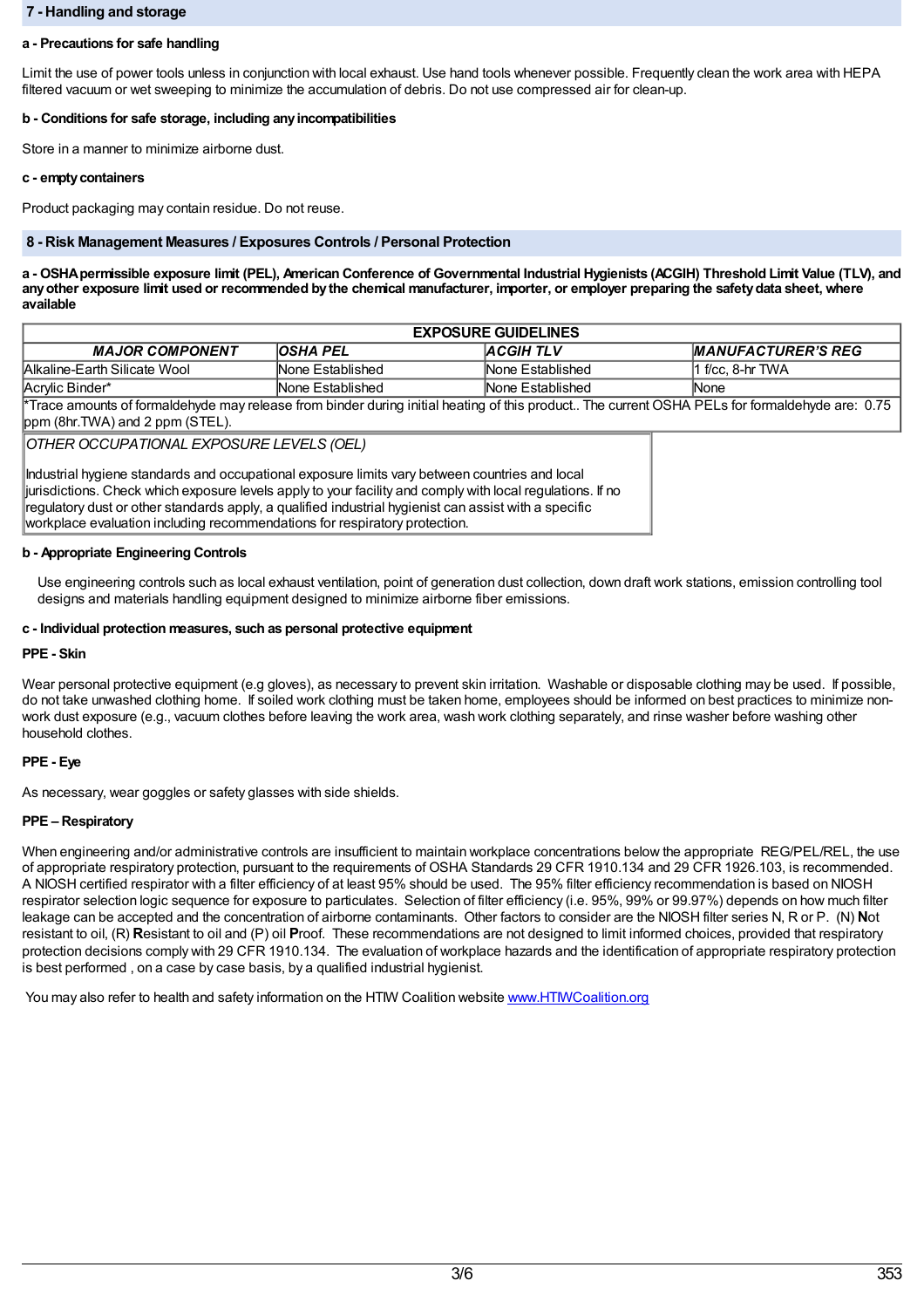## **9 - Physical and chemical properties**

| a - Appearance                                   | White odorless material with a wool type appearance |  |
|--------------------------------------------------|-----------------------------------------------------|--|
| b -Odor                                          | Not applicable                                      |  |
| c - Odor Threshold                               | Not applicable                                      |  |
| e-pH                                             | Not applicable                                      |  |
| d - Melting Point                                | 1275 - 1300°C (2327 - 2372°F)                       |  |
| f- Initial Boiling Point/Range                   | Not applicable                                      |  |
| g-Flashpoint                                     | Not applicable                                      |  |
| h - Evaporation Rate                             | Not applicable                                      |  |
| i - Flammability                                 | Not applicable                                      |  |
| j - Upper/Lower Flammability or Explosive Limits | Not applicable                                      |  |
| <b>k-VAPOR PRESSURE</b>                          | Not applicable                                      |  |
| <b>I-VAPOR DENSITY</b>                           | Not applicable                                      |  |
| m - Solubility                                   | Less than 1 mg/litre                                |  |
| n - Relative Density                             | $2.5 - 3.0$                                         |  |
| o - Partition Coefficient: n-Octanol/water       | Not applicable                                      |  |
| p - Auto-ignition temperature                    | Not applicable                                      |  |
| g - Decomposition Temperature                    | Not applicable                                      |  |
| r - Viscositv                                    | Not applicable                                      |  |
|                                                  |                                                     |  |

**10 - Stability and Reactivity**

# **a - Reactivity**

**b - Chemical Stability**

This is a stable material.

#### **c - Possibilityof Hazardous Reaction**

Not applicable.

### **d - Conditions to Avoid**

Please refer to handling and storage advise in Section 7.

## **e - Incompatible Materials**

Avoid contact with strong acids

### **f - Hazardous decomposition products**

Carbon monoxide, carbon dioxide, oxides of nitrogen, reactive hydrocarbons and small amount of formaldehyde may accompany binder burn-off during initial heating.

# **11 - Toxicological information**

# **a - TOXICOKINETICS, METABOLISM AND DISTRIBUTION**

### **b - Acute Toxicity**

### IRRITANT PROPERTIES

Superwool fibers are negative when tested using approved methods (Directive 67/548/EEC, Annex 5, Method B4). Like all man-made mineral fibers and some natural fibers, fibers contained in this product can produce a mild mechanical irritation resulting in temporary itching or rarely, in some sensitive individuals, in a slight temporary reddening. Unlike other irritant reactions, this is not the result of allergy or chemical skin damage but is caused by mechanical effects.

## **c - Epidemiology**

### **d - Toxicology**

Fibers contained in the products listed in the title have been designed to be rapidly cleared from lung tissue. This low biopersistence has been confirmed in many studies on AES using EU protocol ECB/TM/27(rev 7). When inhaled, even at very high doses, they do not accumulate to any level capable of producing a serious adverse biological effect. In lifetime chronic studies there was no exposure-related effect more than would be seen with any "inert" dust. Subchronic studies at the highest doses achievable produced at worst a transient mild inflammatory response. Fibers with the same ability to persist in tissue do not produce tumors when injected into the peritoneal cavity of rats.

## **International Agencyfor Research on Cancer and National ToxicologyProgram**

Not applicable.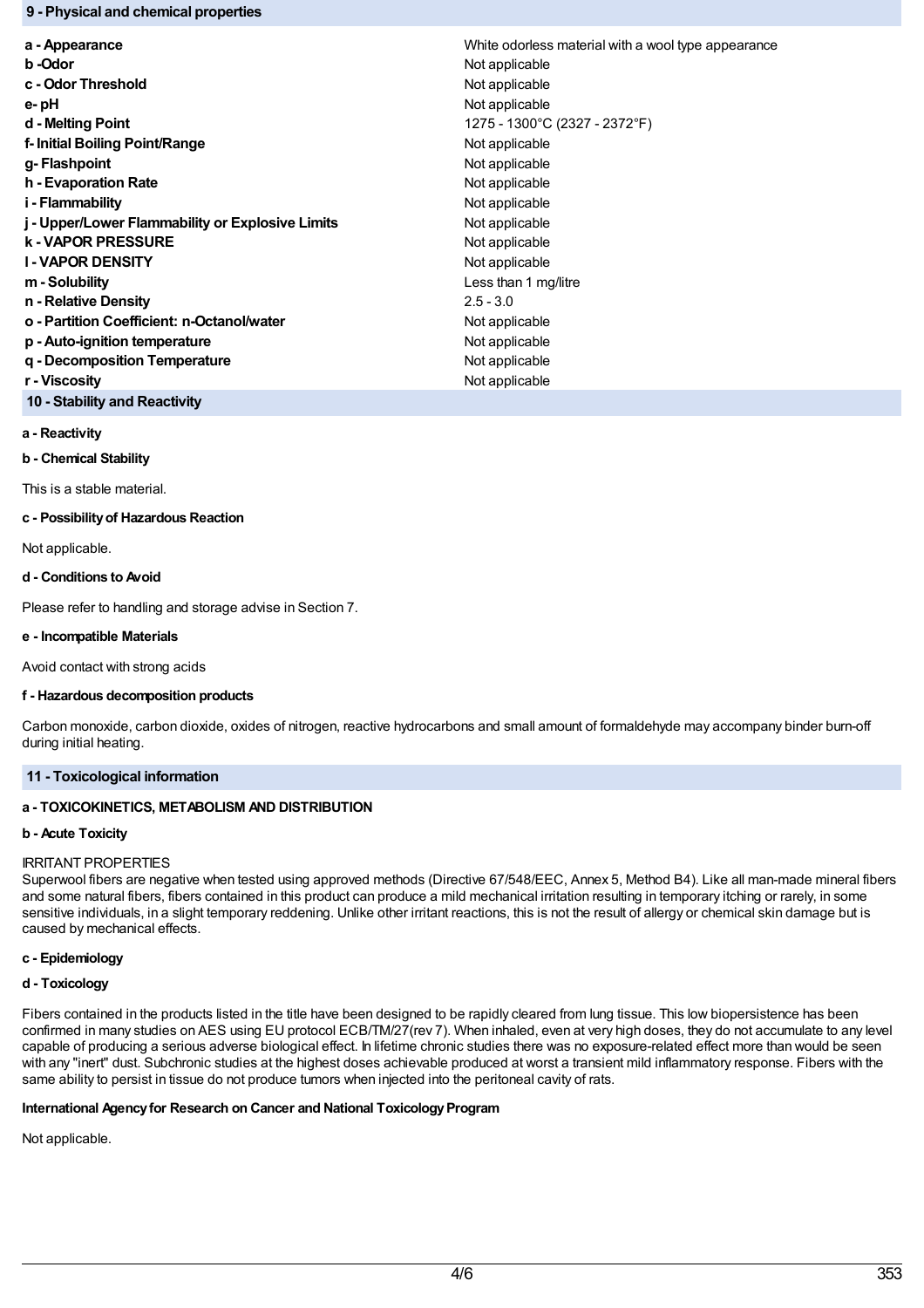## **12 - Ecological information**

## **a - Ecotoxicity(aquatic and terrestrial, where available)**

These products are not reported to have any ecotoxicity effects.

## **c - Bioaccumulative potential**

No bioaccumulative potential.

#### **d - Mobilityin soil**

No mobility in soil.

### **e - Other adverse effects (such as hazardous to the ozone layer**

No adverse effects of this material on the environment are anticipated.

## **13 - Disposal Considerations**

#### **Waste Management and Disposal**

Unless wetted, such a waste is normally dusty and should therefore be properly sealed in containers for disposal. At some authorized disposal sites dusty waste may be treated differently, in order to ensure that they are dealt with promptly and to avoid them being windblown. Check for any national and/or regional regulations which may apply.

### **Additional information**

This product, as manufactured, is not classified as a listed or characteristic hazardous waste according to U. S. Federal regulations (40 CFR 261). Any processing, use, alteration or chemical additions to the product, as purchased, may alter the disposal requirements. Under U. S. Federal regulations, it is the waste generator's responsibility to properly characterize a waste material, to determine if it is a "hazardous" waste. Check local, regional, state or provincial regulations to identify all applicable disposal requirements.

## **14 - Transport information**

## **a - UN number.**

Hazard Class: Not Regulated United Nations (UN) Number: Not Applicable Labels: Not Applicable North America (NA) Number: Not Applicable Placards: Not Applicable Bill of Lading: Product Name

### **b - UN proper shipping name**

Not applicable.

# **c - Transport hazard class(es)**

Not applicable.

## **d - Packing group, if applicable**

Not applicable.

**e - Environmental hazards (e.g., Marine pollutant (Yes/No))**

No.

**f - Transport in bulk (according to Annex II of MARPOL 73/78 and the IBC Code)**

Not regulated.

g - Special precautions which a user needs to be aware of, or needs to comply with, in connection with transport or conveyance either within or **outside their premises**

#### Not applicable.

### **International**

**INTERNATIONAL** Canadian TDG Hazard Class & PIN: Not regulated Not classified as dangerous goods under ADR (road), RID (train), IATA (air) or IMDG (ship).